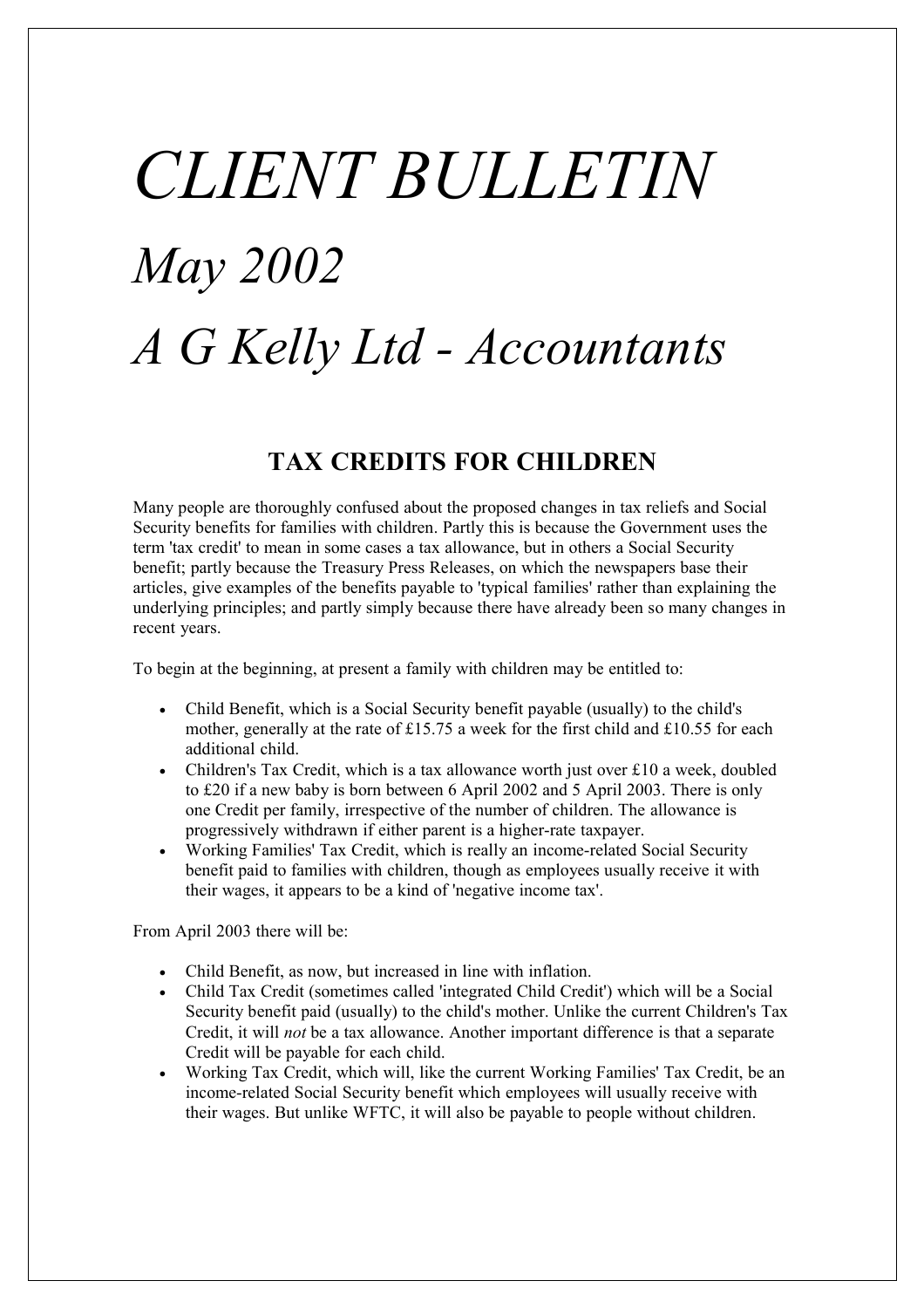Both the Working Tax Credit and the Child Tax Credit will be reduced as the family's income rises. The detailed rules are complex, but in outline:

# **Working Tax Credit**

The amount of Working Tax Credit payable will depend on whether the benefit is claimed by a single person, a lone parent or a couple. There will also be additional allowances for childcare.

For example, the maximum entitlement for a couple, with or without children but not paying any childcare costs, will be £69.90 a week. However, this maximum entitlement will be reduced by 37 per cent of the amount by which the family's income exceeds £97 a week. Thus if the couple's income is £250 a week, their reduced Working Tax Credit entitlement will be only £13.29.

The maximum entitlement for a couple paying childcare costs for two or more children will be £209.90 a week. The same 37 per cent clawback applies, so that if the couple's weekly income is £500, their reduced Working Tax Credit entitlement will be £60.79. (Child Tax Credit will be payable in addition, as explained below.) While Working Tax Credit will usually be payable 'in the wage packet', the childcare costs element will generally be paid direct to the mother.

One very important difference between the current Working Families' Tax Credit and the proposed Working Tax Credit and Child Tax Credit is that, while WFTC is based on income after deducting tax and National Insurance contributions, both the new Credits will be based on gross earnings.

# **Child Tax Credit**

The maximum Child Tax Credit will be £10.45 a week plus £27.75 for each child. It will be reduced by 37 per cent of the amount by which the family's income exceeds the amount at which Working Tax Credit is reduced to nil (that amount will itself vary according to the family's circumstances especially, the amount of childcare costs paid). However, there will be a minimum Child Tax Credit irrespective of the number of children of £10.45 a week where the family's income does not exceed £50,000 a year (payable in addition to Child Benefit), tapering to nil at an income of £58,000. The £10.45 basic amount (called the 'family element') will be doubled to £20.90 for the year in which a new baby is born.

## **Practical points**

Everyone with children will be entitled to some Tax Credit from April 2003, unless the family's income exceeds £58,000. Where childcare costs are paid, the Tax Credit entitlement can be worthwhile, even on quite high earnings: for example, a couple with joint earnings of £35,000 a year, paying childcare costs for two children, may be entitled to Tax Credits of £62.71 a week.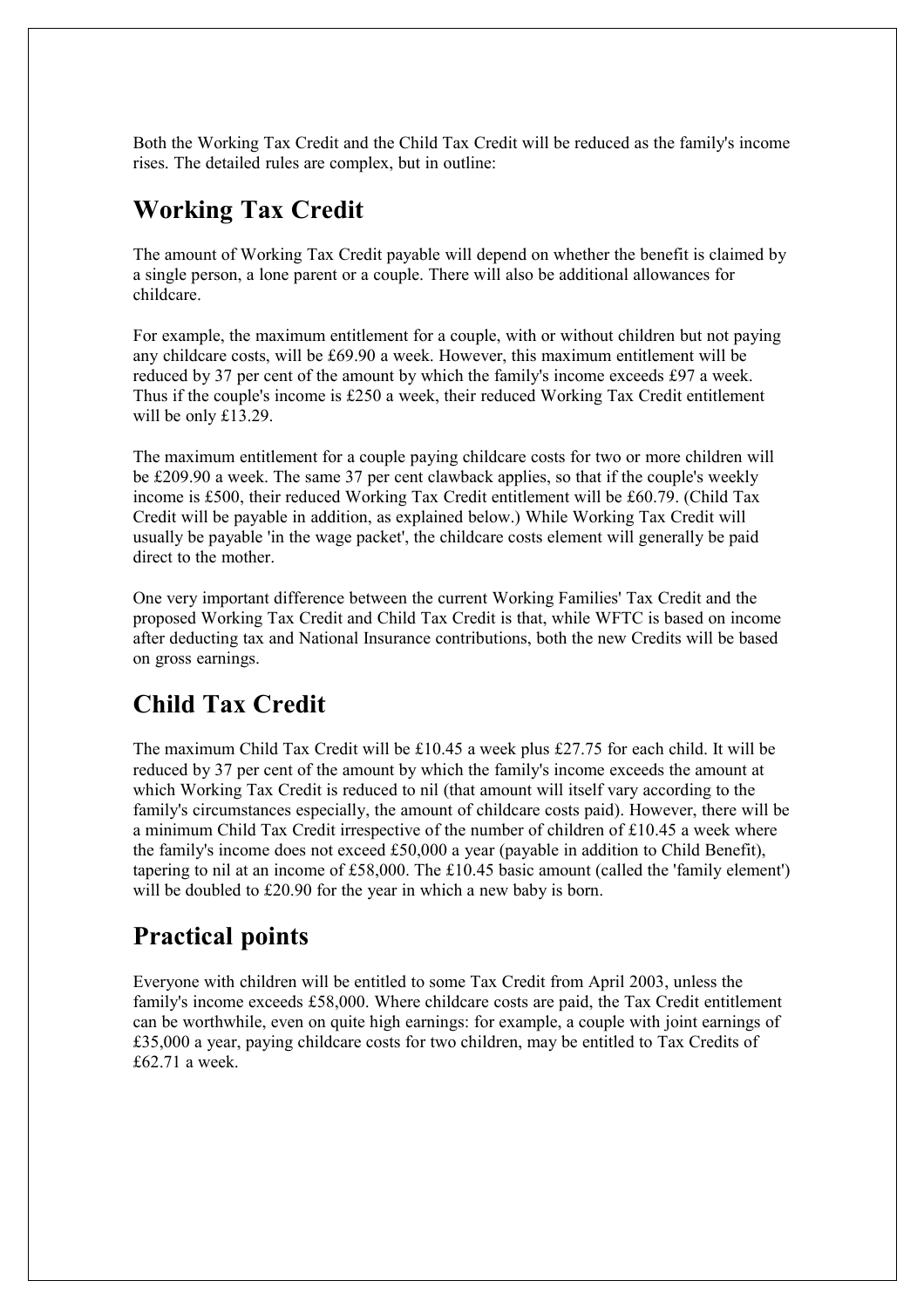The Tax Credits scheme will be administered by the Inland Revenue, who will be issuing claim forms for 2003/04 in the late summer or autumn of this year.

Two final points are worth emphasising. Firstly all kinds of Tax Credit can be claimed by self-employed people and company directors, on equal terms with employees. Secondly, while the current Working Families' Tax Credit cannot be claimed by families with savings of more than £8,000, there will be no such restriction on Child Tax Credit and Working Tax Credit.

#### **VALUE ADDED TAX**

In his Budget Statement last month, the Chancellor confirmed three VAT changes for small traders. He promised a simpler, flat-rate method of accounting for VAT; more straightforward bad debt relief; and an end to automatic surcharges for late payment. But as yet, only the first of these changes is in force:

### **Flat-rate VAT accounting for small traders**

Flat-rate VAT accounting is available now it is open to VAT-registered traders whose taxable turnover (standard-rate, zero-rate and reduced-rate sales) does not exceed £100,000 a year, and whose total turnover (taxable turnover plus any exempt or 'outside the scope' supplies) does not exceed £125,000. Some trade sectors are excluded - notably tour operators and traders using the margin scheme for the sale of second-hand goods (including motor cars, etc).

Under the flat-rate scheme, the trader does not have to calculate his input tax (the VAT paid on his purchases) and deduct the total from his output tax (the VAT charged on his sales), to arrive at the net VAT payable to HM Customs & Excise. Instead, the payment to Customs is calculated as a flat percentage of his total sales. Different percentages have been set by Customs for different trade sectors. For example, the flat rate for hairdressers is 13 per cent, so a hairdresser with gross sales of £20,000 for a quarter would have to pay VAT of £2,600.

The Chancellor emphasised that flat-rate accounting will be simpler to operate and so save time and money in administration. However, overall, the new scheme will not benefit everyone. This is because the flat rates have been set as averages, but even within the same trade sector, some essentially similar businesses pay far more input tax than others. To return to the example of hairdressers, some will be paying VAT on their shop rent, while others will not.

Accordingly, before deciding to join the scheme, every trader should compare the projected payments under flat-rate accounting with the net tax payable under regular VAT accounting.

There are also other decisions to be made: for example, there are three different ways of calculating total turnover for flat-rate accounting. We shall of course be happy to advise clients on their own individual circumstances.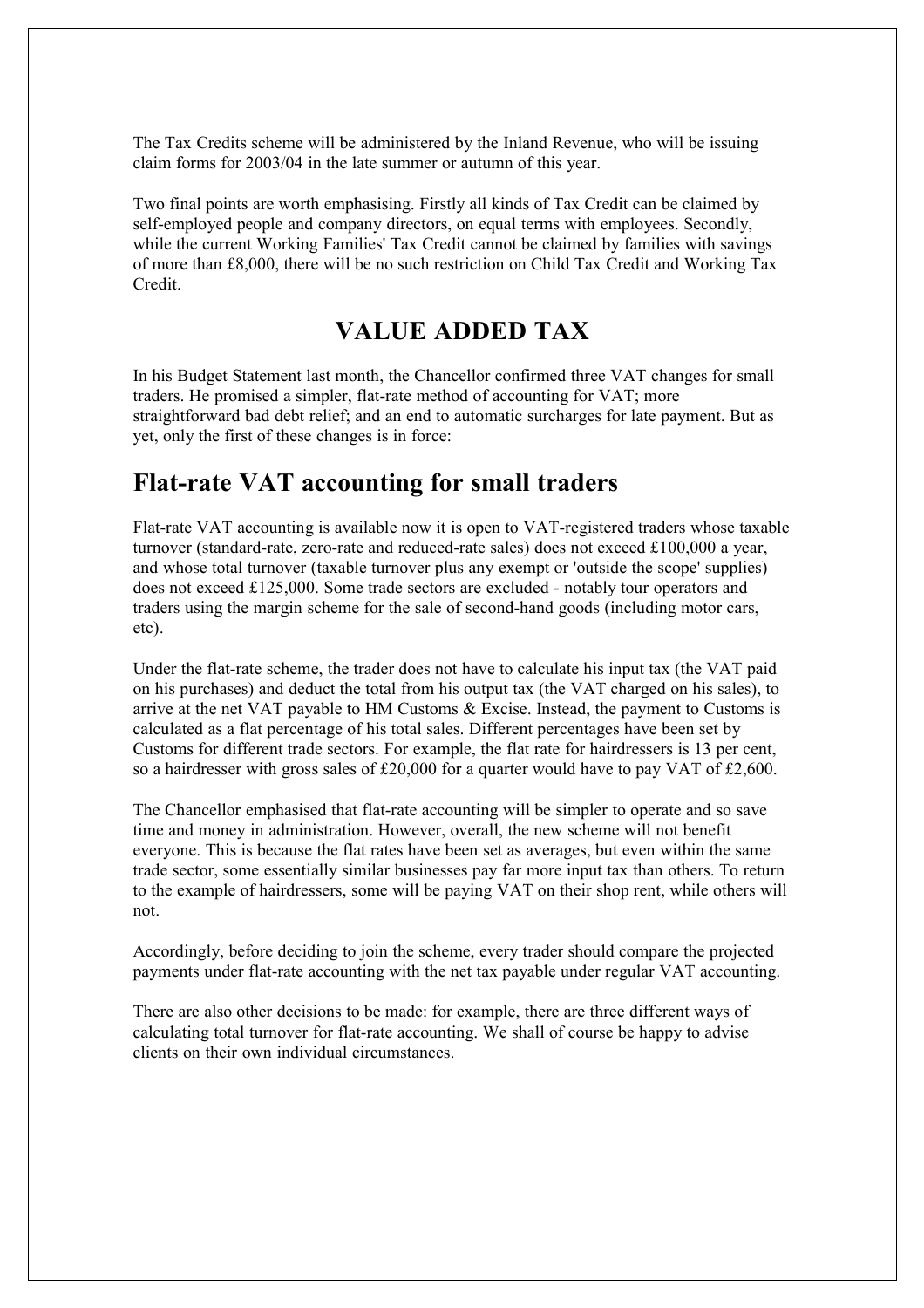# **Relief for bad debts**

Bad debt relief will be simplified: a trader will no longer be required to write to his customer before claiming bad debt relief on his VAT Return. Conversely, a customer who has not paid his bill within six months of the due date will be required to cancel out his input tax relief claim by adjusting his next VAT Return. However, these changes are not yet in force: the implementation date has not yet been announced, but is likely to be in the late summer or early autumn of this year.

## **'Default surcharge' for late payment of VAT**

Although the abolition of the automatic 'default surcharge' when VAT is paid late was first announced last year, it will not come into force until sometime next year. Even then, the relaxation will apply only to businesses with an annual turnover of £150,000 or less. So it is still important to ensure that VAT Returns and payments are sent in on time.

## **AND FINALLY - IT'S NOT THAT SIMPLE!**

The world is full of people offering seemingly simple solutions to important and complex questions. For example, the newspapers have recently carried reports of people selling 'pension liberation schemes' which, it was claimed, allowed their clients to cash in the full value of their pension funds, before retirement age. This was very tempting to people in their 40s and 50s who had been made redundant and thought they could use the money to repay their mortgages or set up in business.

The scheme involved taking a sham job with a company run for the purpose, transferring accumulated pension rights to that company, and then withdrawing the fund in cash. The catch is that there is a 40 per cent tax charge on fund withdrawals, in addition to the fees typically 20 or 30 per cent of the pension fund charged by the people organising the scheme.

#### **Can an offshore company save you tax?**

People often hear that they can save tax by running part of their business through a company registered on the Isle of Man, or from an accommodation address in Jersey, or through a bank account in Guernsey. The truth of the matter is, that if you are resident in the United Kingdom, then any company or business you control is subject to United Kingdom tax.

There are offshore company registration agents who will tell you that you can 'establish fiscal domicile' in Ruritania by subscribing to their mail forwarding service. This may even be accepted by the Ruritanian tax authorities but it will cut no ice with the people who matter to you, the United Kingdom Inland Revenue.